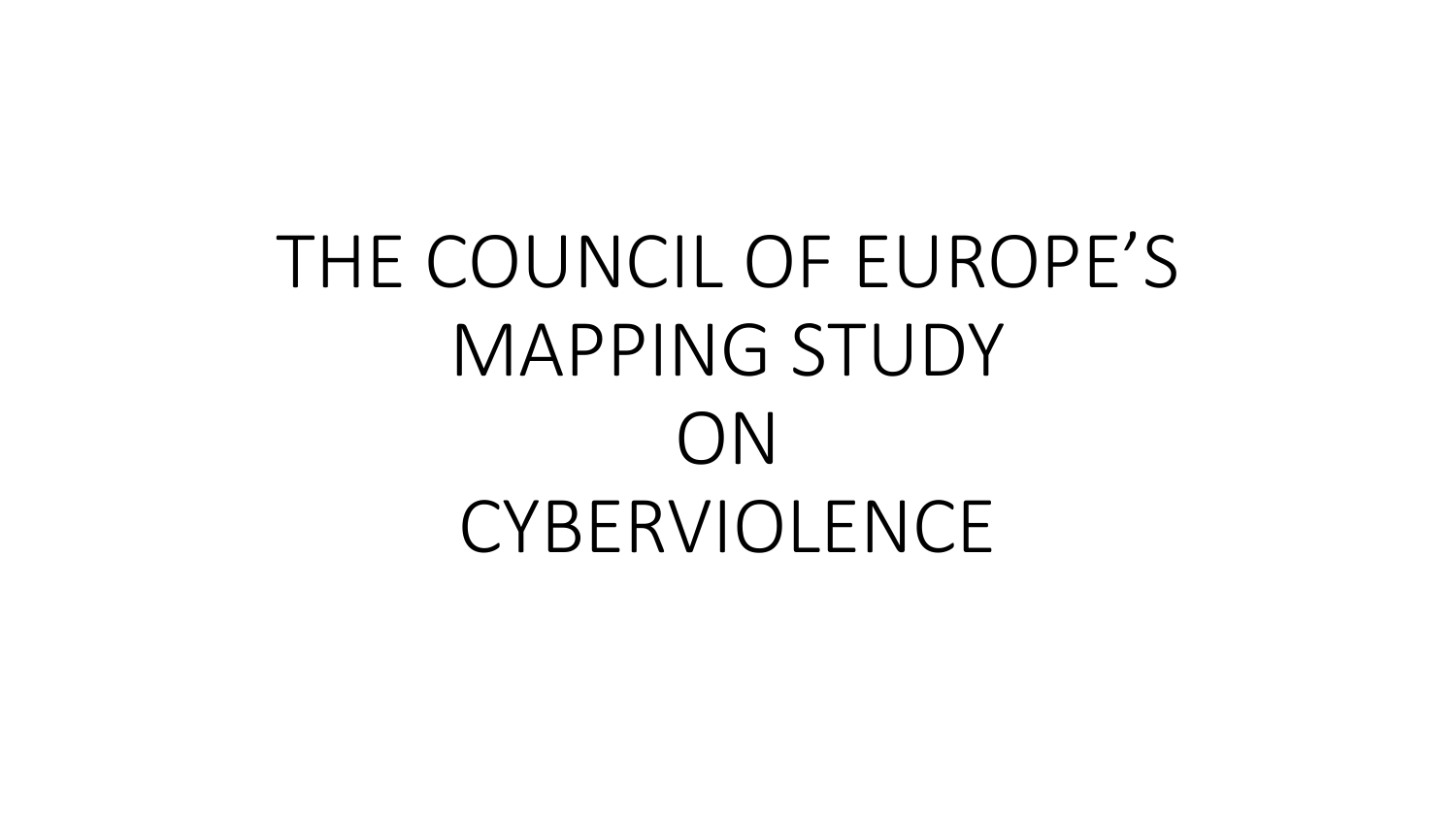# THE BUDAPEST CONVENTION ON CYBERCRIME AND THE STUDY

- The only implemented cybercrime treaty in world <https://www.coe.int/en/web/cybercrime/the-budapest-convention>
- Requires countries to have certain substantive criminal laws, criminal procedure laws, and laws on international cooperation
- The T-CY, its implementation committee
- Mapping study finalized in 2018 with appendix of cases and appendix of legislation <https://rm.coe.int/t-cy-2017-10-cbg-study-provisional/16808c4914>
- Collections on the COE website that are updated: news reports and studies <https://www.coe.int/en/web/cybercrime/resources1>
- Country initiatives <https://www.coe.int/en/web/cybercrime/inventory>
- Legislation <https://www.coe.int/en/web/cybercrime/legislation>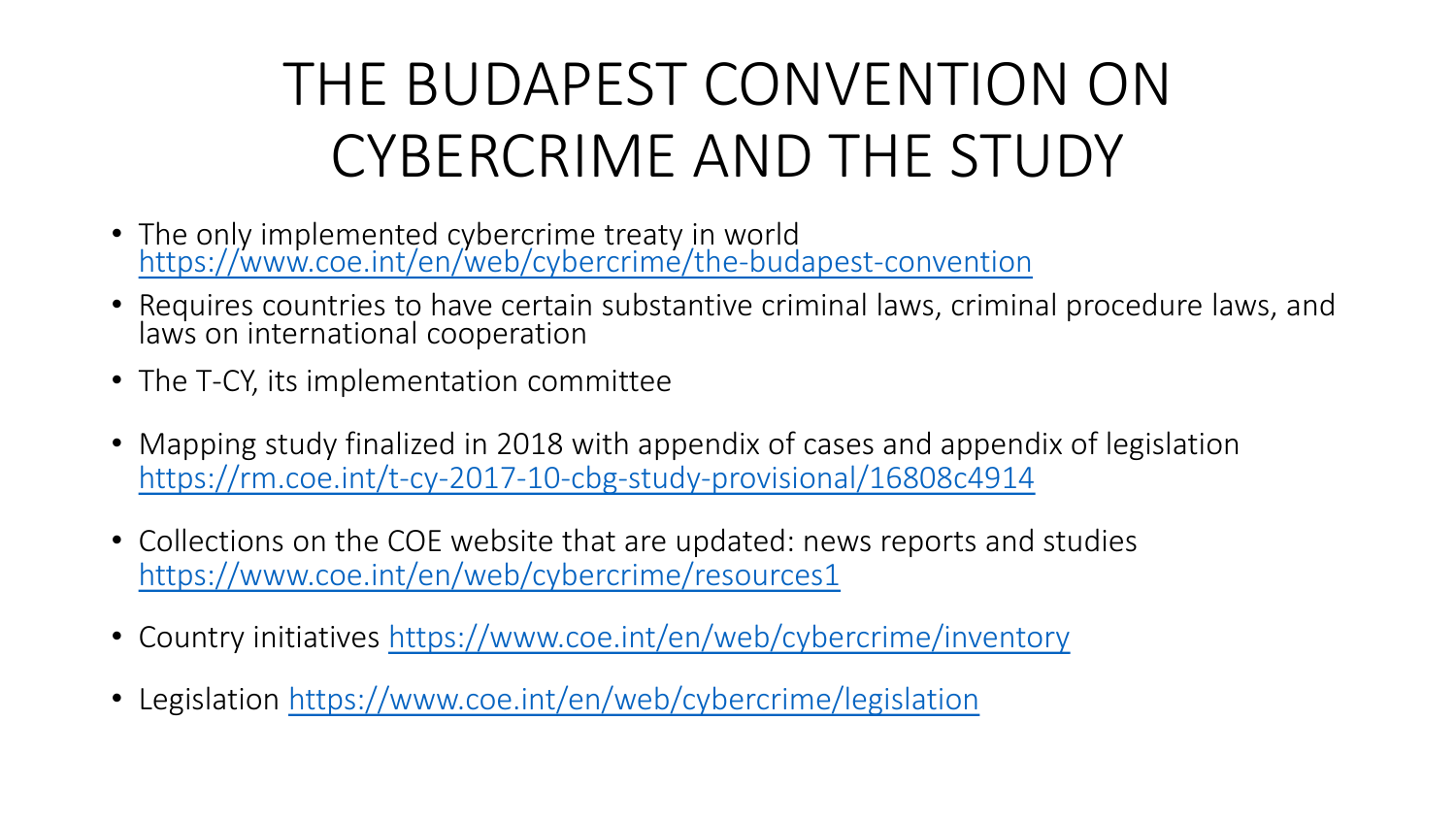## FURTHER RESOURCES

Other treaties and other COE committees that are important for this issue

- Lanzarote convention
- <https://www.coe.int/web/children/lanzarote-convention>
- Istanbul convention
- <https://www.coe.int/en/web/istanbul-convention>
- protocol to the Budapest Convention on racism and xenophobia in cyberspace
- [https://www.coe.int/en/web/conventions/full-list/-](https://www.coe.int/en/web/conventions/full-list/-/conventions/treaty/189) /conventions/treaty/189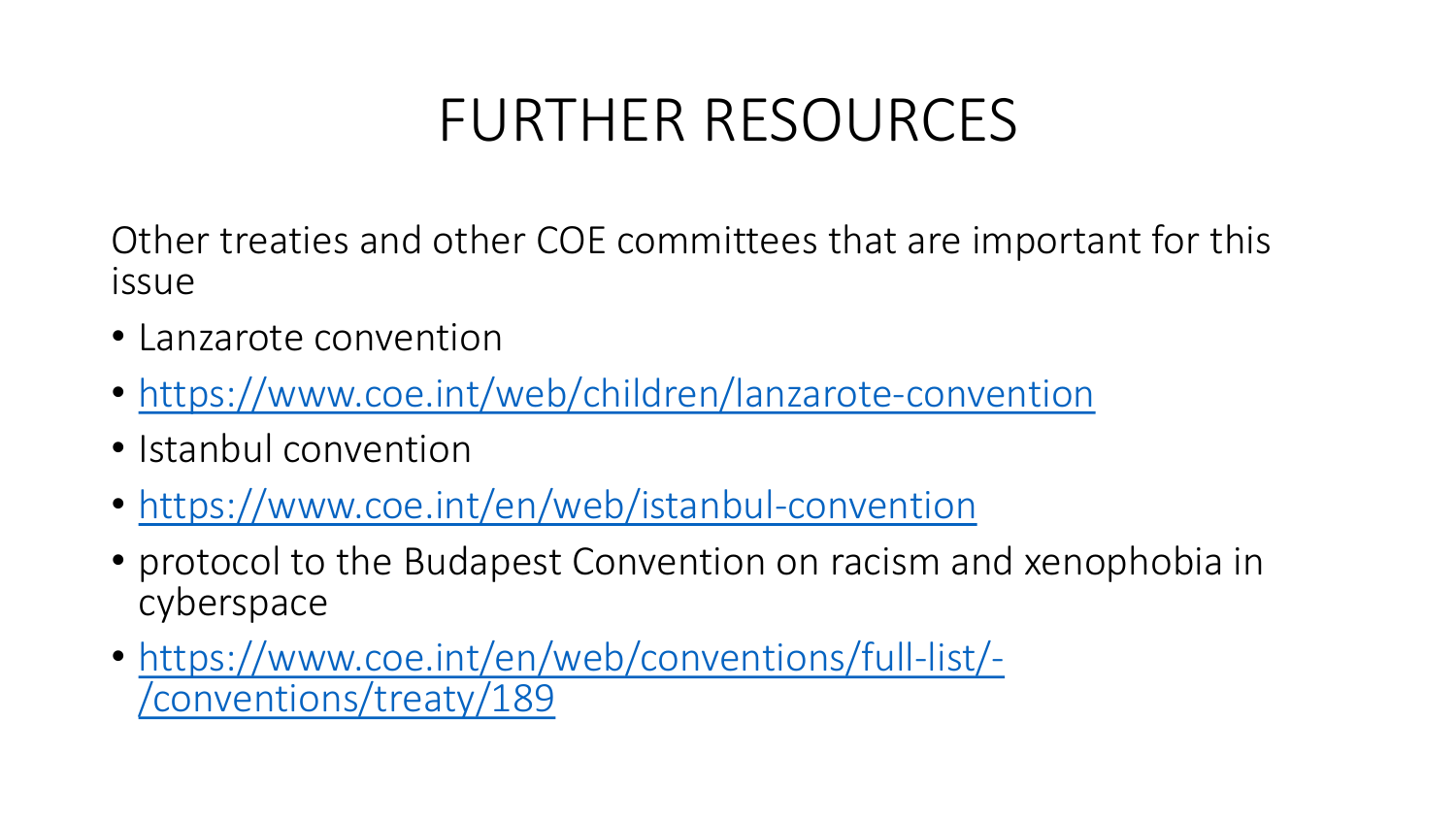# FOCUS OF THE STUDY; DIFFERENT TYPES OF CYBERVIOLENCE

#### • MANY TYPES OF VICTIM

- Special emphasis on women and children
- Definition used: the use of computer systems to cause, facilitate, or threaten violence against individuals that results in, or is likely to result in, physical, sexual, psychological or economic harm or suffering and may include the exploitation of the individual's circumstances, characteristics or vulnerabilities.
- Mature definition of cyberviolence has not been developed
- MANY TYPES OF CRIME
	- Some types of cyberviolence are large fields by themselves
	- Some are old wine in new bottles
	- Others seem new
		- In at least two respects, cyberviolence is different: persistence of the crime and electronic facilitation of the crime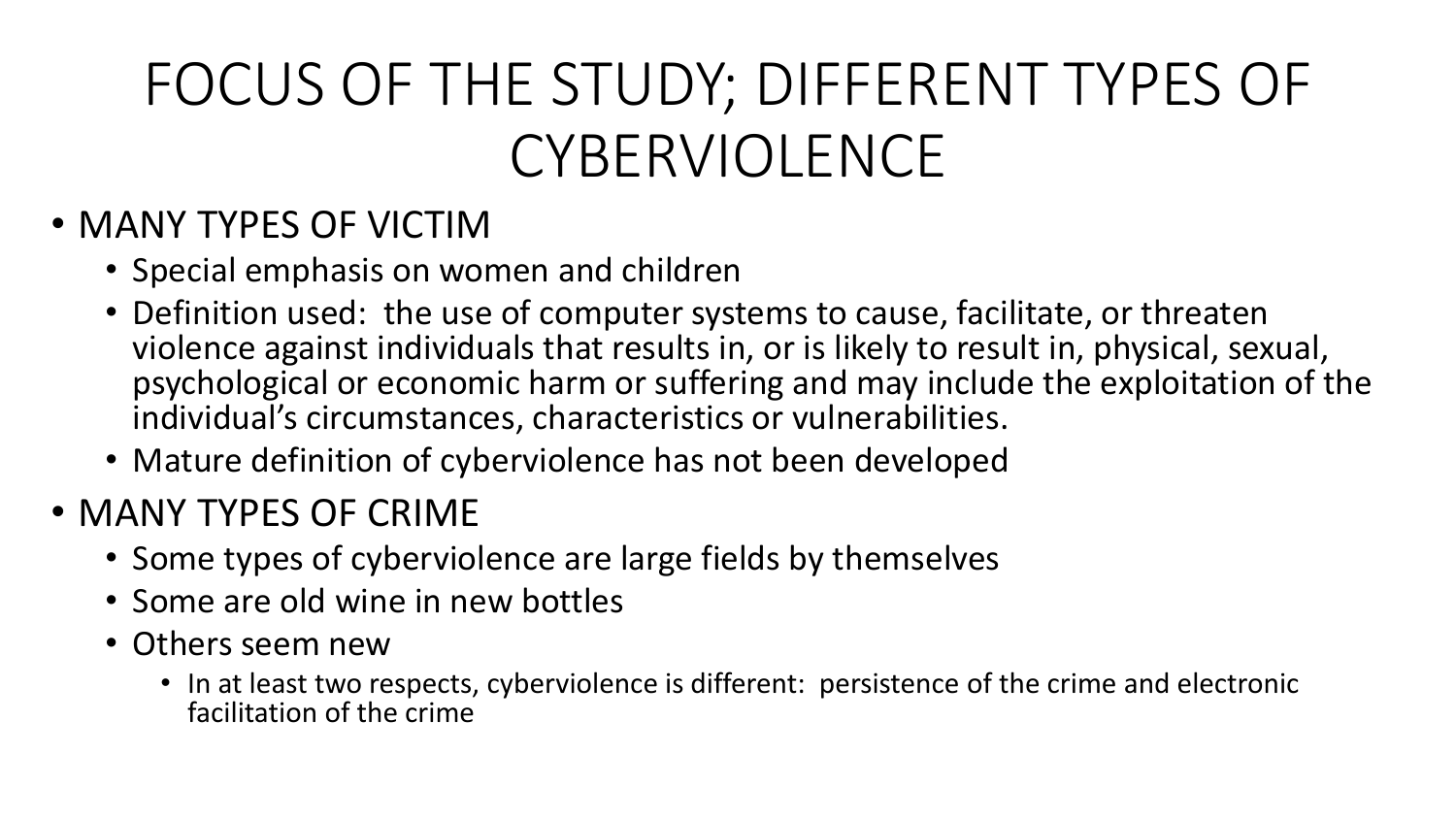#### CHALLENGES IN ADDRESSING CYBERVIOLENCE

- PEOPLE MAY BE AFRAID TO REPORT OR DON'T KNOW HOW
- IT MAY BE DIFFICULT TO REPORT
- LAW ENFORCEMENT MAY NOT TAKE THE CONDUCT SERIOUSLY, OR THAT MAY BE VICTIMS' PERCEPTION
- CONDUCT MAY BE TREATED AS ONE INCIDENT RATHER THAN A PATTERN
- VICTIMS AND LAW ENFORCEMENT MAY BELIEVE THAT THERE IS NO USABLE LAW OR PRACTICAL WAY TO INVESTIGATE
- CHILDREN MAY BE BETTER PROTECTED BY STATUTES THAN ADULTS
- IS IT FREE EXPRESSION OR HATE SPEECH?
- THE ROLE OF SOCIAL MEDIA IN THE CONDUCT AND THE RESPONSE OF **COMPANIES**